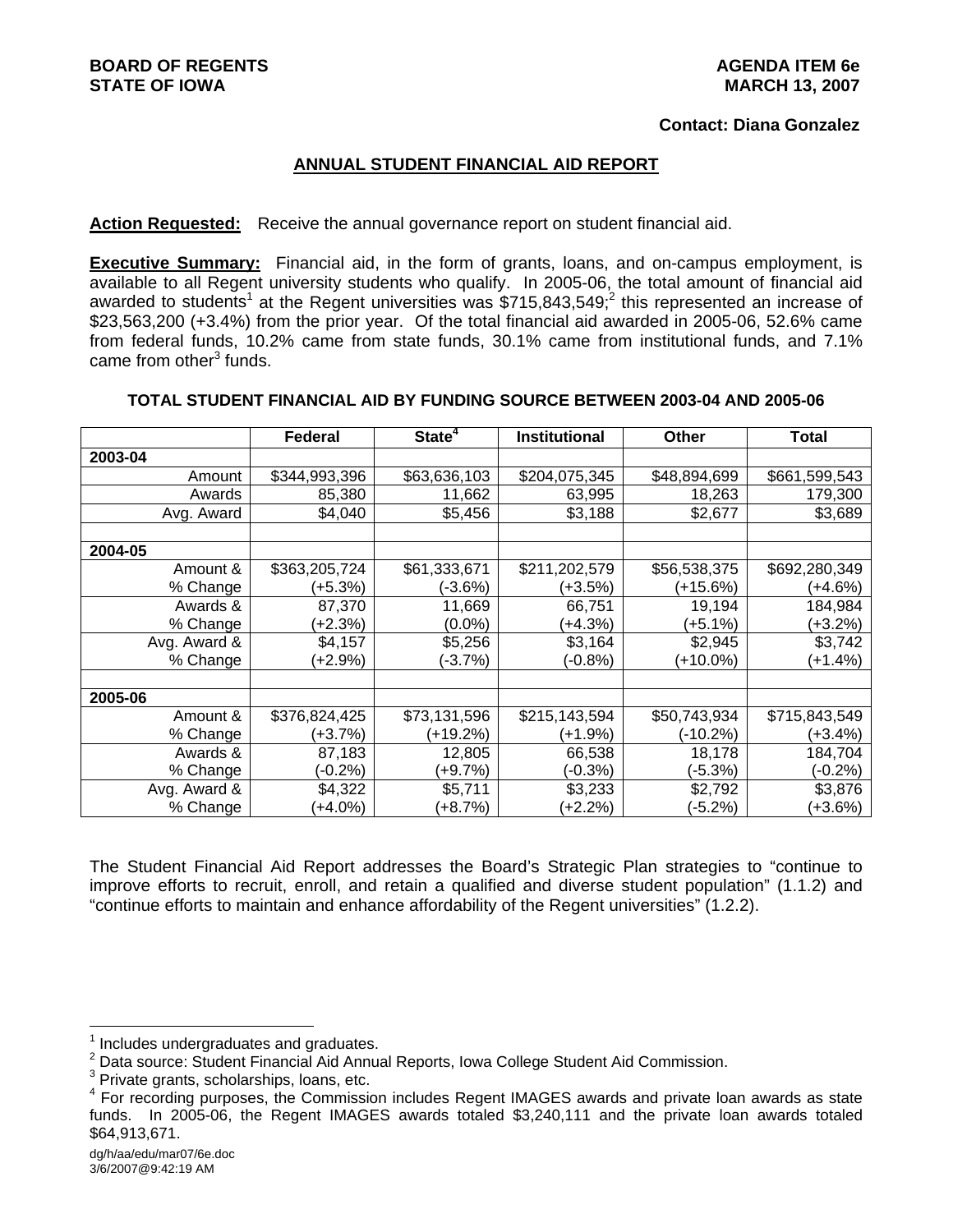# **BOARD OF REGENTS AGENUS AGENDA ITEM 6e STATE OF IOWA** PAGE 2

# **Highlights:**

- $\Diamond$  Grants/Scholarships. In 2005-06, a total of \$170,839,950 (23.8%) was awarded in the form of grants and scholarships. Of the total grants and scholarships awarded in 2005-06, 59.2% came from institutional funds; 19.3% came from federal funds; 17.0% came from other funds; and 4.5% came from state funds.<sup>6</sup>
- $\diamond$  Employment. In 2005-06, a total of \$140,859,594 (19.7%) was awarded in the form of on-campus employment. Of the total amount awarded, 79.6% came from institutional funds; 20.3% came from federal funds; and 0.1% came from state funds. No state funds were appropriated for on-campus employment (work-study) between 2001-02 and 2004-05.
- $\Diamond$  Loans. In 2005-06, a total of \$404,144,005 (56.5%) was awarded in the form of loans. Of the total loans awarded in 2005-06, 78.0% came from federal funds; 16.2% came from state funds;<sup>7</sup> 5.4% came from other funds; and 0.4% came from institutional funds.

|              | <b>Grants/Scholarships</b> | <b>Employment</b> | Loans         | Total         |
|--------------|----------------------------|-------------------|---------------|---------------|
| 2003-04      |                            |                   |               |               |
| Amount       | \$158,799,809              | \$139,246,091     | \$363,553,643 | \$661,599,543 |
| Awards       | 65,782                     | 37,088            | 76,430        | 179,300       |
| Avg. Award   | \$2,414                    | \$3,754           | \$4,756       | \$3,689       |
|              |                            |                   |               |               |
| 2004-05      |                            |                   |               |               |
| Amount &     | \$167,566,203              | \$138,217,687     | \$386,496,459 | \$692,280,349 |
| % Change     | (+5.5%)                    | (-0.7%)           | (+6.3%)       | (+4.6%)       |
| Awards &     | 70,728                     | 37,390            | 76,866        | 184,984       |
| % Change     | $(+7.5%)$                  | $(-0.8%)$         | $(+0.6%)$     | $(+3.2%)$     |
| Avg. Award & | \$2,369                    | \$3,696           | \$5,035       | \$3,742       |
| % Change     | (-1.9%)                    | (-1.5%)           | (+5.9%)       | (+1.4%)       |
|              |                            |                   |               |               |
| 2005-06      |                            |                   |               |               |
| Amount &     | \$170,839,950              | \$140,859,594     | \$404,144,005 | \$715,843,549 |
| % Change     | (+2.0%)                    | (+1.9%)           | (+4.6%)       | $(+3.4%)$     |
| Awards &     | 69,505                     | 38,575            | 76,624        | 184,704       |
| % Change     | $(-1.7%)$                  | (+3.2%)           | $(-0.3%)$     | $(-0.1\%)$    |
| Avg. Award & | \$2,458                    | \$3,652           | \$5,274       | \$3,876       |
| % Change     | $+3.8%$                    | $(-1.2%)$         | (+4.8%)       | $(+3.6%)$     |

### **TOTAL STUDENT FINANCIAL AID BY TYPE BETWEEN 2003-04 AND 2005-06**

- $\Diamond$  Undergraduate Aid. In 2005-06, a total of \$473,104,037 was awarded to undergraduates at the Regent universities; this represents more than 66% of the total financial aid awarded in 2005-06.
	- $m$  Of the total amount awarded to undergraduates, 52.8% came from federal funds, 14.8% came from state funds, 24.0% came from institutional funds, and 8.4% came from other funds.
	- $m$  Of the total amount awarded to undergraduates, 27.3% was in the form of grants/scholarships, 10.2% was in the form of employment, and 62.5% was in the form of loans.

dg/h/aa/edu/mar07/6e.doc  $7$  For recording purposes, the Commission included the private loan awards of \$64,913,671 as state funds.

External on the Commission included the Regent IMAGES awards of \$3,240,111 as state funds.<br>The recording purposes, the Commission included the Regent IMAGES awards of \$3,240,111 as state funds.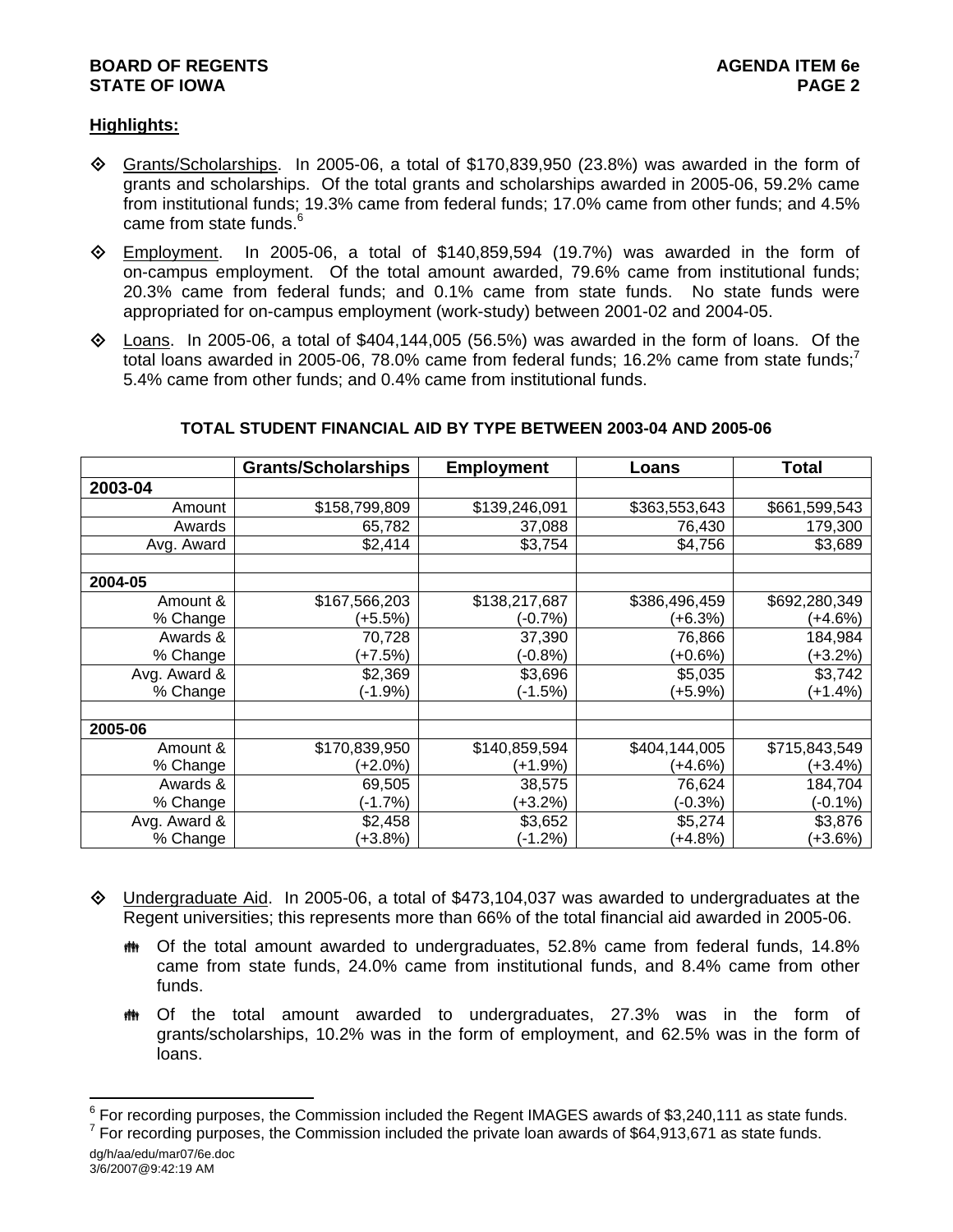- $m$  The national average financial aid award to undergraduate students who received aid in public four-year institutions in 2003-04 was  $$8,700^8$  compared to \$3,127 in 2003-04 and \$3,231 in 2005-06 for Regent university undergraduate students.
	- $\blacktriangleright$  The national average grant/scholarship award to undergraduate students was \$4,600 compared to \$2,307 in 2003-04 and \$2,287 in 2005-06 for Regent university undergraduate students.
	- $\blacktriangleright$  The national average loan award was \$5,800 compared to \$4,316 in 2003-04 and \$4,633 in 2005-06 for Regent university undergraduate students.

|              | Federal       | <b>State</b> | <b>Institutional</b> | <b>Other</b> | <b>Total</b>  |
|--------------|---------------|--------------|----------------------|--------------|---------------|
| 2003-04      |               |              |                      |              |               |
| Amount       | \$238,820,041 | \$62,873,429 | \$109,852,566        | \$41,804,888 | \$453,350,924 |
| Awards       | 70,740        | 11,474       | 47,866               | 14,906       | 144,986       |
| Avg. Award   | \$3,376       | \$5,480      | \$2,295              | \$2,805      | \$3,127       |
|              |               |              |                      |              |               |
| 2004-05      |               |              |                      |              |               |
| Amount &     | \$245,655,816 | \$60,218,135 | \$112,878,412        | \$49,018,132 | \$467,770,495 |
| % Change     | (+2.9%)       | $(-4.2%)$    | (+2.8%)              | (+17.3%)     | (+3.2%)       |
| Awards &     | 71,093        | 11,276       | 49,294               | 15,506       | 147,172       |
| % Change     | (+0.5%)       | $(-1.7%)$    | (+3.0%)              | (+4.0%)      | (+1.5%)       |
| Avg. Award & | \$3,455       | \$5,340      | \$2,290              | \$3,161      | \$3,178       |
| % Change     | (+2.3%)       | $(-2.6%)$    | $(0.0\%)$            | (+12.7%)     | (+1.6%)       |
|              |               |              |                      |              |               |
| 2005-06      |               |              |                      |              |               |
| Amount &     | \$249,863,081 | \$69,756,563 | \$113,508,005        | \$39,976,388 | \$473,104,037 |
| % Change     | (+1.7%)       | (+15.8%)     | (+0.6%)              | (-18.4%)     | (+1.1%)       |
| Awards &     | 71,402        | 12,153       | 48,699               | 14,186       | 146,440       |
| % Change     | (+0.4%)       | (+7.8%)      | (-1.2%)              | (-8.5%)      | $(-0.5%)$     |
| Avg. Award & | \$3,499       | \$5,740      | \$2,331              | \$2,818      | \$3,231       |
| % Change     | (+1.3%)       | (+7.5%)      | $+1.8%$              | (-10.9%)     | $(+1.7%)$     |

- $\Diamond$  Graduating Seniors Without Debt. The debt load for students is based on debt incurred while attending one of the Regent universities. In 2005-06, 39.0% of the graduating seniors at SUI graduated without debt; at ISU, 29.4% graduated without debt; and at UNI, 21.5% graduated without debt. Nationally, 36% of graduating seniors in 2003-04 graduated without debt.
- $\Diamond$  Debt Upon Graduation. The average indebtedness for those graduating with debt<sup>10</sup> in 2005-06 was \$20,234 at SUI; at ISU, it was \$30,640; and at UNI, it was \$21,561. The national average indebtedness in 2003-04 was \$19,202.<sup>11</sup>
	- **\*\*** The average need-based indebtedness for those graduating with debt in 2003-04 was \$11,292 at SUI; at ISU, it was \$13,375; and at UNI, it was \$12,353. The national average was \$11,080.

l  $^8$  2003-04 National Postsecondary Student Aid Study (NPSAS).<br>9 2003 04 NRSAS

dg/h/aa/edu/mar07/6e.doc 3/6/2007@9:42:19 AM

 $9$  2003-04 NPSAS.

<sup>&</sup>lt;sup>10</sup> Excludes PLUS loans.

<sup>11 2003-04</sup> NPSAS.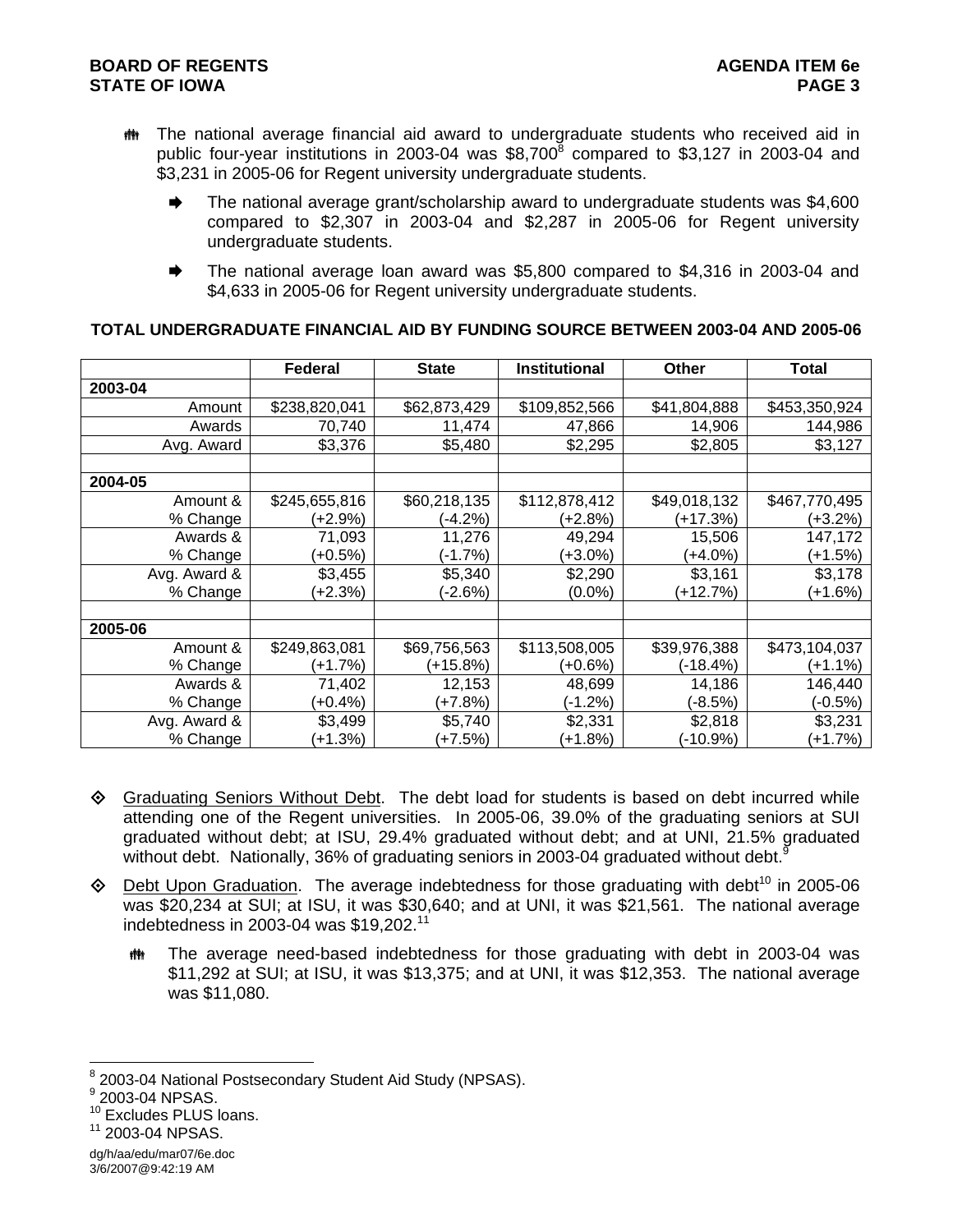# **BOARD OF REGENTS** AGENUS AGENDA ITEM 6e **STATE OF IOWA** PAGE 4

 $\Diamond$  Tuition Set-Aside. The Board's tuition policy requires that a minimum of 15% of gross tuition proceeds be set aside for student financial aid. Each university has exceeded the minimum requirements during the last several years.

|                                | 2003-04       | % of Total | 2004-05       | % of Total       | 2005-06       | % of Total       |
|--------------------------------|---------------|------------|---------------|------------------|---------------|------------------|
|                                |               | Tuition    |               | <b>Tuition</b>   |               | Tuition          |
| <b>Total Tuition Set-Aside</b> |               |            |               |                  |               |                  |
| SUI                            | \$34,372,090  | 17.6%      | \$37,394,756  | 18.2%            | \$39,788,835  | 18.4%            |
| <b>ISU</b>                     | \$36,212,919  | 22.6%      | \$37,879,100  | 23.0%            | \$39,285,708  | 23.4%            |
| UNI                            | \$10,283,503  | 18.9%      | \$10,891,319  | 18.8%            | \$11,052,650  | 18.9%            |
|                                |               |            |               |                  |               |                  |
| Undergraduate Tuition          | 2003-04       | % of Total | 2004-05       | % of Total       | 2005-06       | % of Total       |
| Set-Aside                      |               | Set-Aside  |               | <b>Set-Aside</b> |               | <b>Set-Aside</b> |
| SUI                            | \$18,438,977* | 53.6%      | \$19,147,933* | 51.2%            | \$20,617,939* | 51.8%            |
| <b>ISU</b>                     | \$26,340,584* | 72.7%      | \$26,636,675* | 70.3%            | \$27,890,101* | 71.0%            |
| <b>UNI</b>                     | \$8,506,055*  | 82.7%      | \$8,708,857*  | 80.0%            | \$8,988,252*  | 81.3%            |

# **TUITION SET-ASIDE BY INSTITUTION BETWEEN 2003-04 AND 2005-06**

\* Funds distributed through the Student Financial Aid Department.

# **♦ Trends.**

- **##** Between 1990 and 2004, the percentage of full-time dependent undergraduates in the U.S. who received some type of financial aid grew from 54% to 76%. The percentage of full-time dependent undergraduates who borrowed increased from 30% to 50%. At public four-year institutions, the percentage of students with loans increased from 26% to 51%.<sup>12</sup>
- **\*\*** Funding for federal student financial aid programs has lagged behind inflation and student need for two decades. In constant dollars, campus-based aid declined by 35% between 1980-81 and 1998-99.<sup>13</sup>
- **\*\*** Increases in the Pell Grant program have not kept pace with tuition increases. In 1979-80, the maximum Pell Grant covered 72.4% of costs at public universities; in 2005-06, it covered only 30.2%<sup>14</sup> Unless significant increases occur, it is likely to cover less than 25% of college costs in the near future.<sup>15</sup>
- $m$  Lack of significant funding for all lowa grant programs, including the lowa Grant and the State of Iowa Scholarship, has limited access for many Iowa students. In 2005-06, the total funding for the two programs was \$750,082 which represents a decrease of \$20,725 (-2.7%) from the prior year and 0.4% of all grant/scholarship programs; the average award was \$589.
- **the In 2005-06, loss of funding for the federal contribution to the Federal Perkins Loan Program** caused a decrease in Perkins Loan availability and Federal Work-Study. The Federal Perkins Loan Program assists students with exceptional need and offers forgiveness provisions for students in employment areas such as law enforcement, teaching, and nursing.

l <sup>12</sup> National Center for Education Statistics (NCES): "Paying for College," 2004.<br><sup>13</sup> NCES, 2004.

<sup>&</sup>lt;sup>13</sup> NCES, 2004.<br><sup>14</sup> Postsecondary Education OPPORTUNITY, December 2005.<br><sup>15</sup> University of Iowa.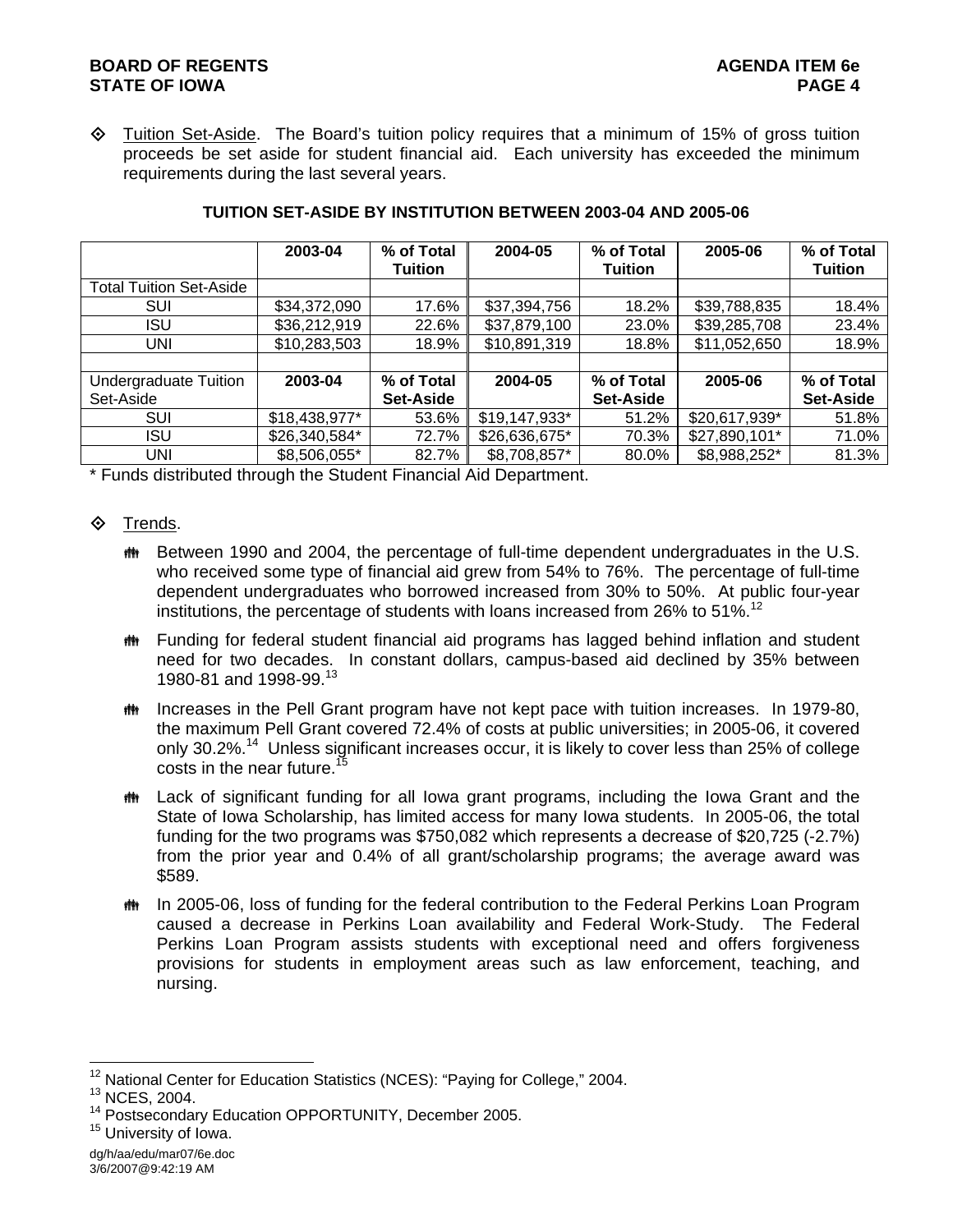- $m$  Loans continue to play a major role in the student financial aid packages of Regent university students. Yet studies have shown that loans typically do not promote college enrollment; loans influence a student's choice of college especially when income and race-ethnicity are considered.<sup>16</sup>
- **\*\*** Students have assumed more reliance on employment while in school. According to the most recent federal statistics, "74% of all full-time undergraduates worked in 1999-2000 and they averaged 25.5 hours week."<sup>17</sup> However, studies have shown that working more than 20 hours per week can impede students' progress toward graduation.
- **the Loss of significant funding for the Iowa Work-Study Program (approximately \$2 million per** year before 2001-02) continues to limit the opportunities for on-campus student employment. This is contrary to studies that have shown that students who work on-campus have higher retention and persistence rates than students who work off-campus. The total awarded to the three Regent universities in 2005-06 was \$77,907 and only 104 students could be served.
- $\ddot{\mathbf{w}}$  The Iowa Forgivable Loan Program has played a significant role as an incentive to encourage students to pursue a degree in education and to seek employment in the state.
- $\Diamond$  Issues. The current reauthorization of the Higher Education Act offers Congress an opportunity to address a number of significant financial aid issues which can affect access and persistence.
	- $\bullet$  A substantial increase in the Federal Pell Grant with annual inflationary adjustments is needed. The President's budget proposes to fund annual increases in the maximum award for the next five years using mandatory funds rather than discretionary funds which means that increases in the Pell maximum awards would not require annual appropriations action by Congress. Mandatory funding, however, requires offsets in other programs to pay for increased expenditures. In February 2007, the maximum Pell Grant award was increased from \$4,050 to \$4,310 for award year 2007-08.
	- $\ddot{\mathbf{m}}$  There is concern that the Supplemental Educational Opportunity Grant (SEOG) will be eliminated. This Program serves students with the greatest financial need.
	- **\*\*\*** The Federal Work-Study Program plays a vital role in helping students earn money while in school, thus reducing students' dependence on loans. Without an increase in the Work-Study Program, the minimum wage increase will affect the number of students who can be employed through this program.
	- **##** The Higher Education Reconciliation Act of 2005 created two federal grant programs for undergraduate students. The Academic Competitiveness Grant (ACG) was created for first and second year undergraduate students who have completed a rigorous course of study in high school; the maximum annual award is \$750 for the first year and \$1,300 for the second year. The National Science and Mathematics Access to Retain Talent (SMART) Grant was created for third and fourth year undergraduate students with a declared major in computer science, engineering, foreign language, life sciences, mathematics, physical sciences, or technology; the maximum annual award is \$4,000.

l

<sup>&</sup>lt;sup>16</sup> "A Research Agenda for Study of Indebtedness and College Enrollment."<br><sup>17</sup> "Wall Street Journal," November 5, 2002.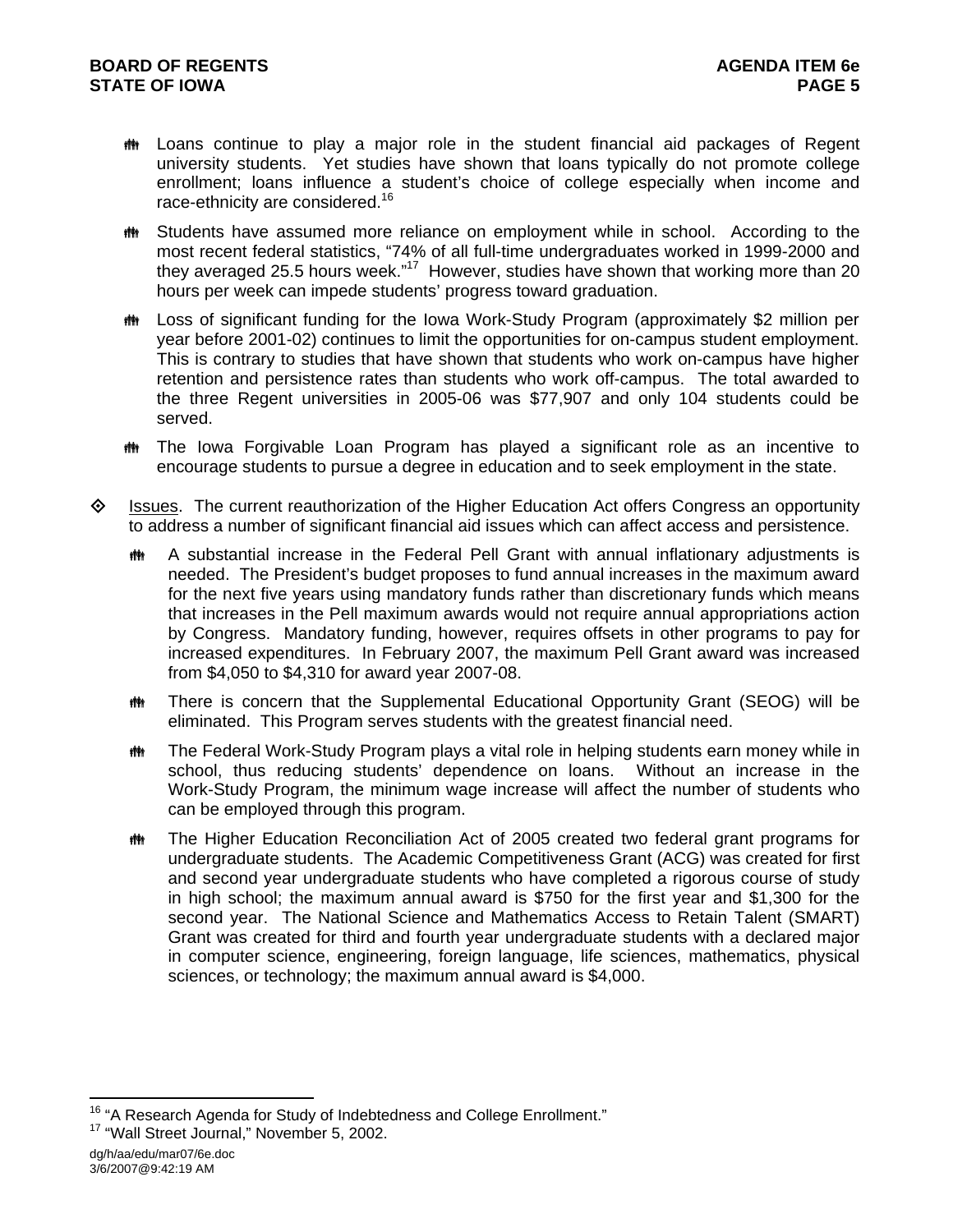### Regent University Awarding Philosophies.

- $\Diamond$  University of Iowa "Assistance will be awarded on a first-come, first-served basis to students demonstrating financial need; assistance should be provided to as many students as possible who qualify; students with the greatest need should receive the most amount of financial aid; students with the greatest need should have a larger percent of their need met by grant/scholarship assistance. All financial aid (institutional, federal, and state) awarded through these guidelines cannot in combination exceed the individual cost of attendance."
- $\diamond$  Iowa State University "In concert with recruitment and retention goals, the University's strategic plan and land grant mission, financial aid is awarded to as many students as possible who qualify. Students who demonstrate the greatest financial need should receive the most financial aid. Students whose aid applications are received by the published priority date are considered for funding from all resources; students whose applications are received after this date are awarded on the basis of eligibility and aid availability. All financial aid awarded cannot, in combination, exceed the individual cost of attending the institution."
- $\Diamond$  University of Northern Iowa "In concert with the recruitment goals and objectives of the University's strategic plan, students who demonstrate the greatest financial need are given the highest priority. Due to the limited availability of funding, financial aid is awarded to students on a first-come, first-served basis. UNI strives to maintain an appropriate balance between need and merit based awards. All financial aid awarded cannot, in combination, exceed the individual cost of attending the institution."

#### Institutional Initiatives.

- The University of Iowa created the following financial aid programs to be implemented in 2007-08:
	- **\*\*** For the Iowa Pathways Program, the University will commit federal, state, and institutional grants, scholarships, and work-study to pay all direct educational costs for qualifying undergraduates.
	- $\ddot{\mathbf{m}}$  The Iowa Heritage Award of \$1,500 will be available to non-resident students whose parent(s) or grandparent(s) graduated from the University. It is renewable for three years for a qualifying undergraduate student.
	- $\ddot{\mathbf{m}}$  The Advantage Iowa Program will facilitate diversity by recognizing students who may be underrepresented; first generation; economically disadvantaged; or have special disabilities that may have impeded their preparation for higher education.
- $\diamond$  lowa State University provides the following institutional programs:
	- $\bullet$  In 2005-06, significantly more than the required 15% (23.4%) of tuition revenues were set-aside for financial aid.
	- $m$  A Return to Iowa Generations Award of \$1,500 was implemented in 2006-07 and is available to non-resident students whose parent(s) or grandparent(s) graduated from ISU. It is renewable for up to three years for freshmen (\$6,000 total) and up to two years for transfer students (\$4,500 total).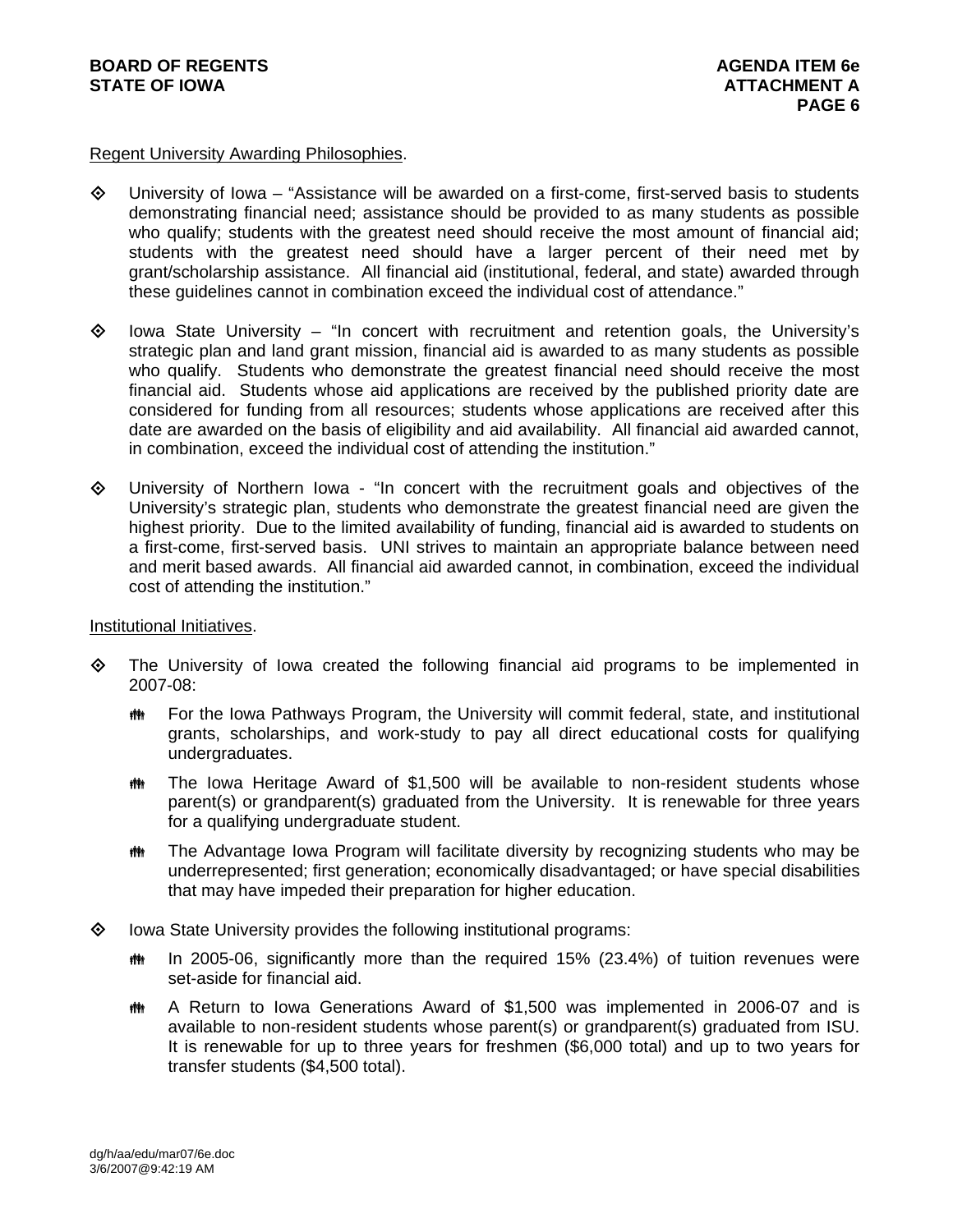- **\*\*\*** A Student Employment Job Board was implemented to provide better service to work-study students to find employment.
- The Office of Student Financial Aid collaborated with the Academic Success Center to assist students not meeting federal satisfactory academic progress guidelines. As a result, the University's Academic Standards Committee requires increased interventions for students experiencing academic difficulties.
- $\diamond$  The University of Northern Iowa provides the following programs:
	- **\*\*\*** A Common Online Undergraduate Scholarship Application, in its third year of operation, has increased students' awareness of scholarship opportunities.
	- $\mathbf{f}$  The Tuition Opportunity Program for Iowans (TOPs) is for needy Iowa freshmen whose families are unable to contribute financially to their child's education. The program offers a guarantee of tuition and fees for four years with grant and scholarship assistance.
	- $\ddot{\mathbf{m}}$  A counseling program has been implemented for students who borrow an alternative or private loan for the first time. As a result, many students have reconsidered their options for borrowing.